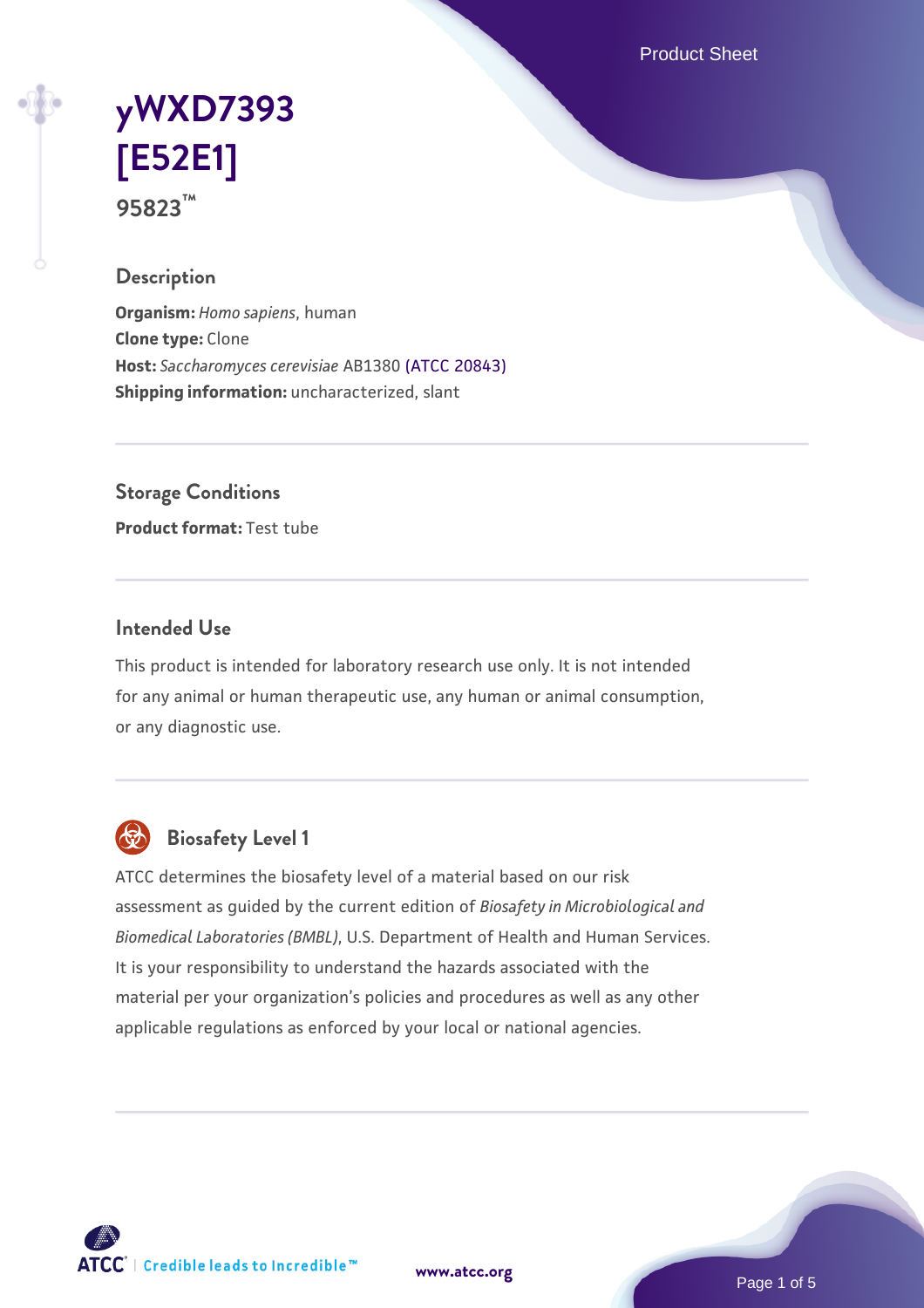## **Certificate of Analysis**

For batch-specific test results, refer to the applicable certificate of analysis that can be found at www.atcc.org.

#### **Insert Information**

**Type of DNA:** genomic **Genome:** Homo sapiens **Chromosome:** X **Gene name:** DNA Segment **Gene product:** DNA Segment **Contains complete coding sequence:** Unknown

### **Vector Information**

**Type of vector:** YAC **Markers:** SUP4; URA3; TRP1

## **Growth Conditions**

**Medium:**  [ATCC Medium 1245: YEPD](https://www.atcc.org/-/media/product-assets/documents/microbial-media-formulations/1/2/4/5/atcc-medium-1245.pdf?rev=705ca55d1b6f490a808a965d5c072196) **Temperature:** 30°C

## **Notes**

More information may be available from ATCC (http://www.atcc.org or 703- 365-2620).

## **Material Citation**

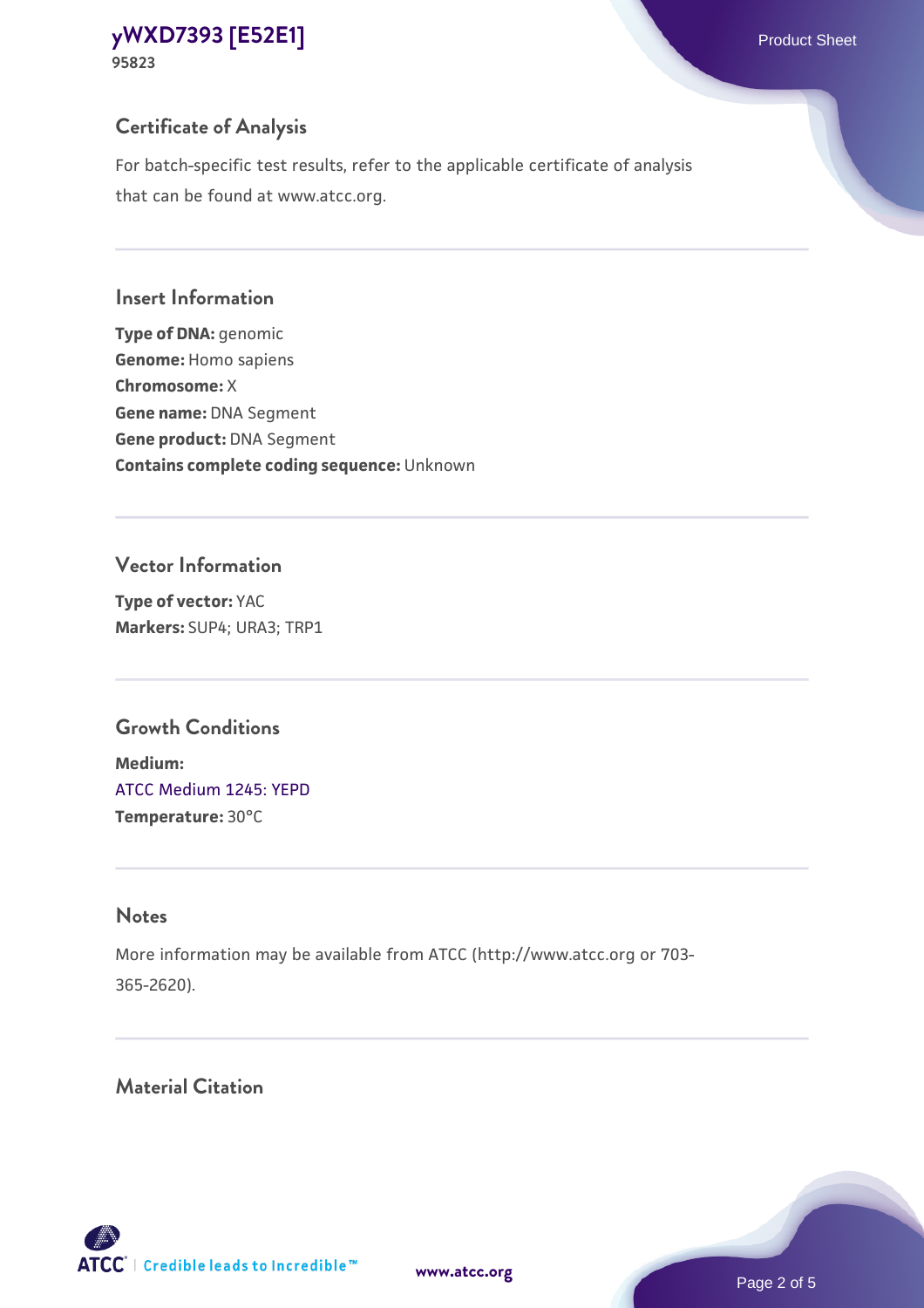If use of this material results in a scientific publication, please cite the material in the following manner: yWXD7393 [E52E1] (ATCC 95823)

#### **References**

References and other information relating to this material are available at www.atcc.org.

## **Warranty**

The product is provided 'AS IS' and the viability of  $ATCC<sup>®</sup>$  products is warranted for 30 days from the date of shipment, provided that the customer has stored and handled the product according to the information included on the product information sheet, website, and Certificate of Analysis. For living cultures, ATCC lists the media formulation and reagents that have been found to be effective for the product. While other unspecified media and reagents may also produce satisfactory results, a change in the ATCC and/or depositor-recommended protocols may affect the recovery, growth, and/or function of the product. If an alternative medium formulation or reagent is used, the ATCC warranty for viability is no longer valid. Except as expressly set forth herein, no other warranties of any kind are provided, express or implied, including, but not limited to, any implied warranties of merchantability, fitness for a particular purpose, manufacture according to cGMP standards, typicality, safety, accuracy, and/or noninfringement.

#### **Disclaimers**

This product is intended for laboratory research use only. It is not intended for any animal or human therapeutic use, any human or animal consumption,

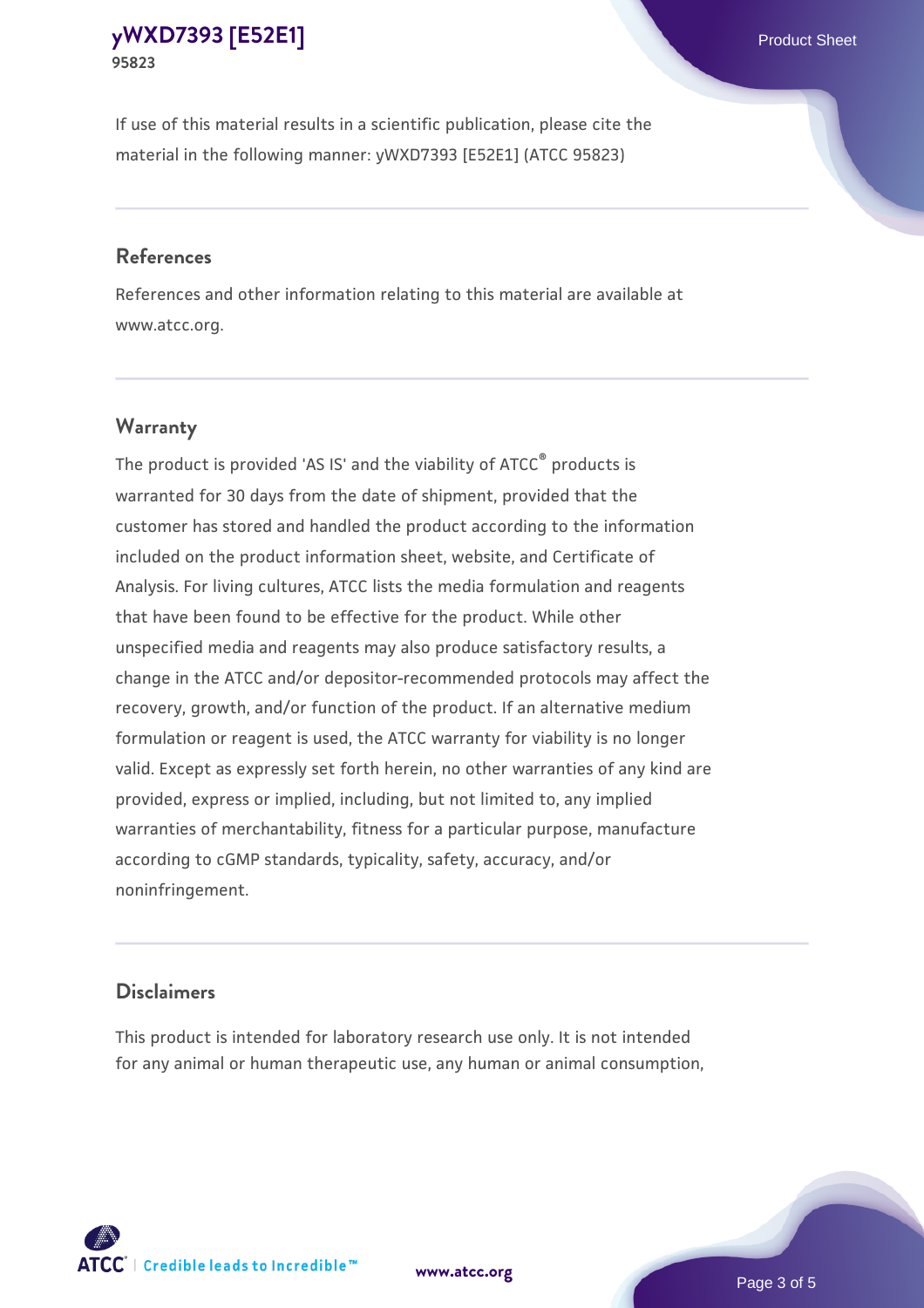or any diagnostic use. Any proposed commercial use is prohibited without a license from ATCC.

While ATCC uses reasonable efforts to include accurate and up-to-date information on this product sheet, ATCC makes no warranties or representations as to its accuracy. Citations from scientific literature and patents are provided for informational purposes only. ATCC does not warrant that such information has been confirmed to be accurate or complete and the customer bears the sole responsibility of confirming the accuracy and completeness of any such information.

This product is sent on the condition that the customer is responsible for and assumes all risk and responsibility in connection with the receipt, handling, storage, disposal, and use of the ATCC product including without limitation taking all appropriate safety and handling precautions to minimize health or environmental risk. As a condition of receiving the material, the customer agrees that any activity undertaken with the ATCC product and any progeny or modifications will be conducted in compliance with all applicable laws, regulations, and guidelines. This product is provided 'AS IS' with no representations or warranties whatsoever except as expressly set forth herein and in no event shall ATCC, its parents, subsidiaries, directors, officers, agents, employees, assigns, successors, and affiliates be liable for indirect, special, incidental, or consequential damages of any kind in connection with or arising out of the customer's use of the product. While reasonable effort is made to ensure authenticity and reliability of materials on deposit, ATCC is not liable for damages arising from the misidentification or misrepresentation of such materials.

Please see the material transfer agreement (MTA) for further details regarding the use of this product. The MTA is available at www.atcc.org.

## **Copyright and Trademark Information**

© ATCC 2021. All rights reserved.

ATCC is a registered trademark of the American Type Culture Collection.



**[www.atcc.org](http://www.atcc.org)**

Page 4 of 5